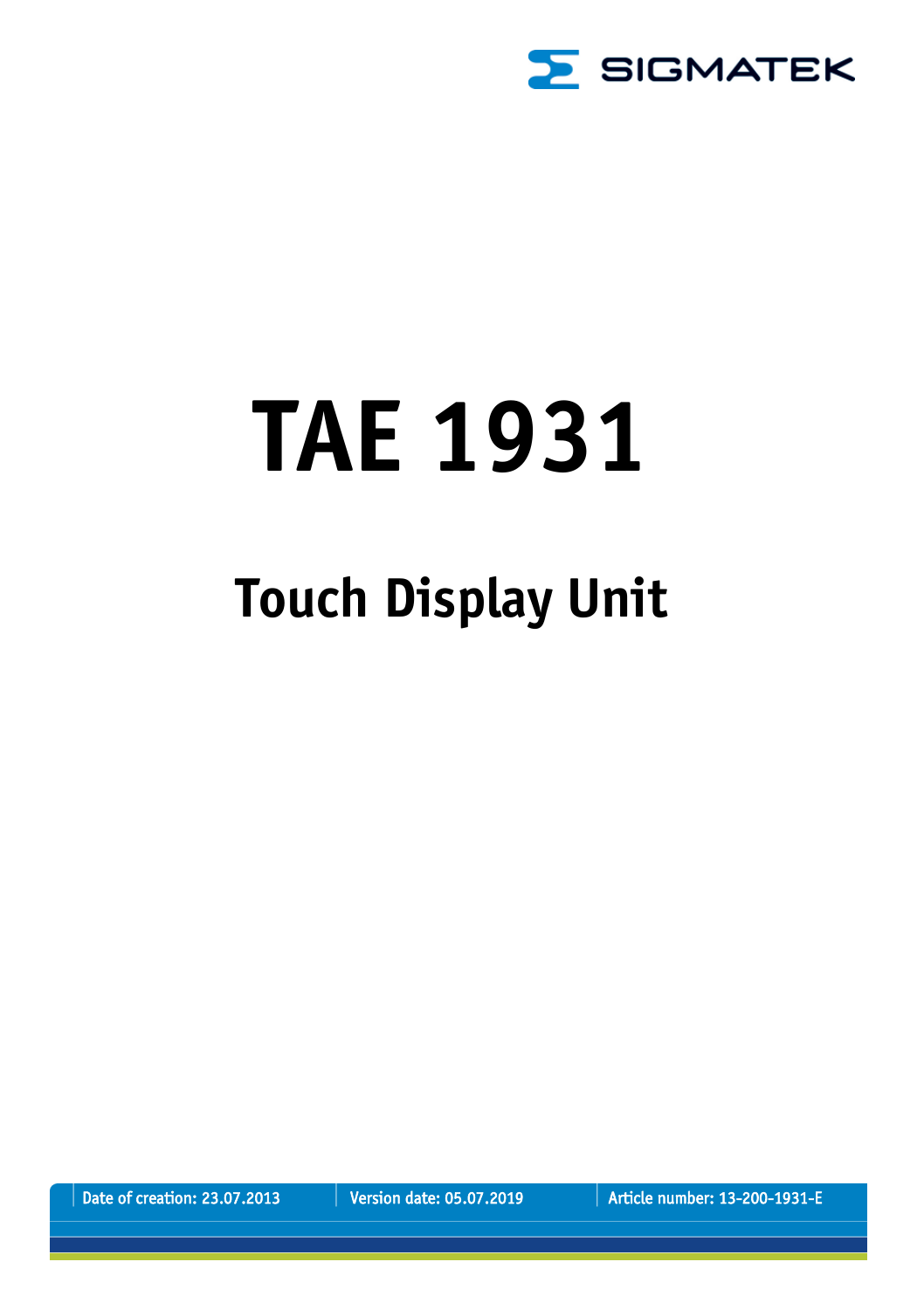**Publisher: SIGMATEK GmbH & Co KG A-5112 Lamprechtshausen Tel.: 06274/4321 Fax: 06274/4321-18 Email: office@sigmatek.at WWW.SIGMATEK-AUTOMATION.COM**

> **Copyright © 2013 SIGMATEK GmbH & Co KG**

**All rights reserved. No part of this work may be reproduced, edited using an electronic system, duplicated or distributed in any form (print, photocopy, microfilm or in any other process) without the express permission.**

**We reserve the right to make changes in the content without notice. The SIGMATEK GmbH & Co KG is not responsible for technical or printing errors in the handbook and assumes no responsibility for damages that occur through use of this handbook.**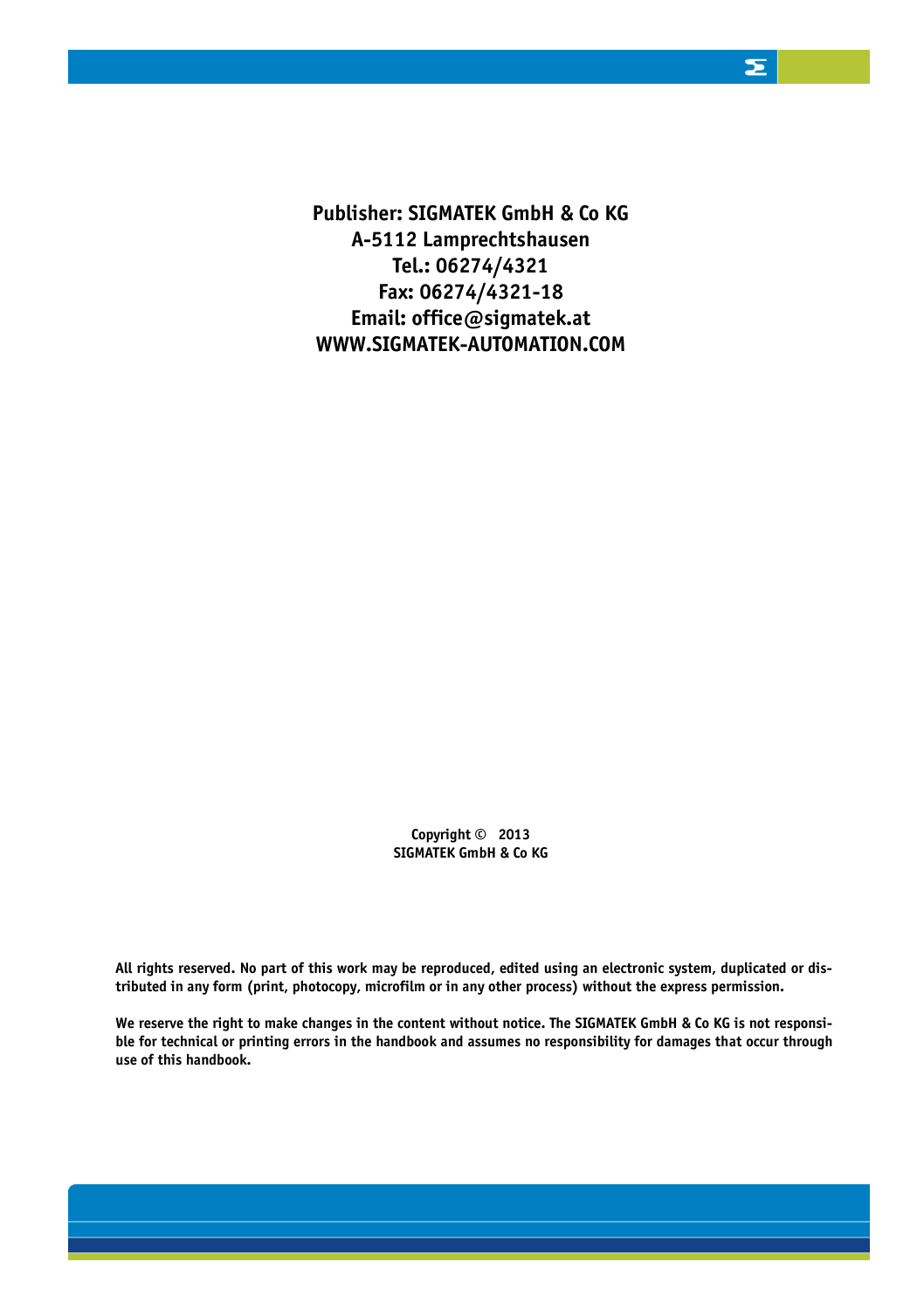### **TOUCH DISPLAY UNIT TAE 1931**

The TAE 1931 touch display unit is used to visualize automated processes. The operation and monitoring of automated procedures are simplified using this display unit.

A touch screen serves as the input medium for process data and parameters. The output is shown on a 19" SXGA TFT color display with LED backlighting.

The transfer of the display signals is realized with a display port interface. The realize the USB connection a A to B USB cable is needed.

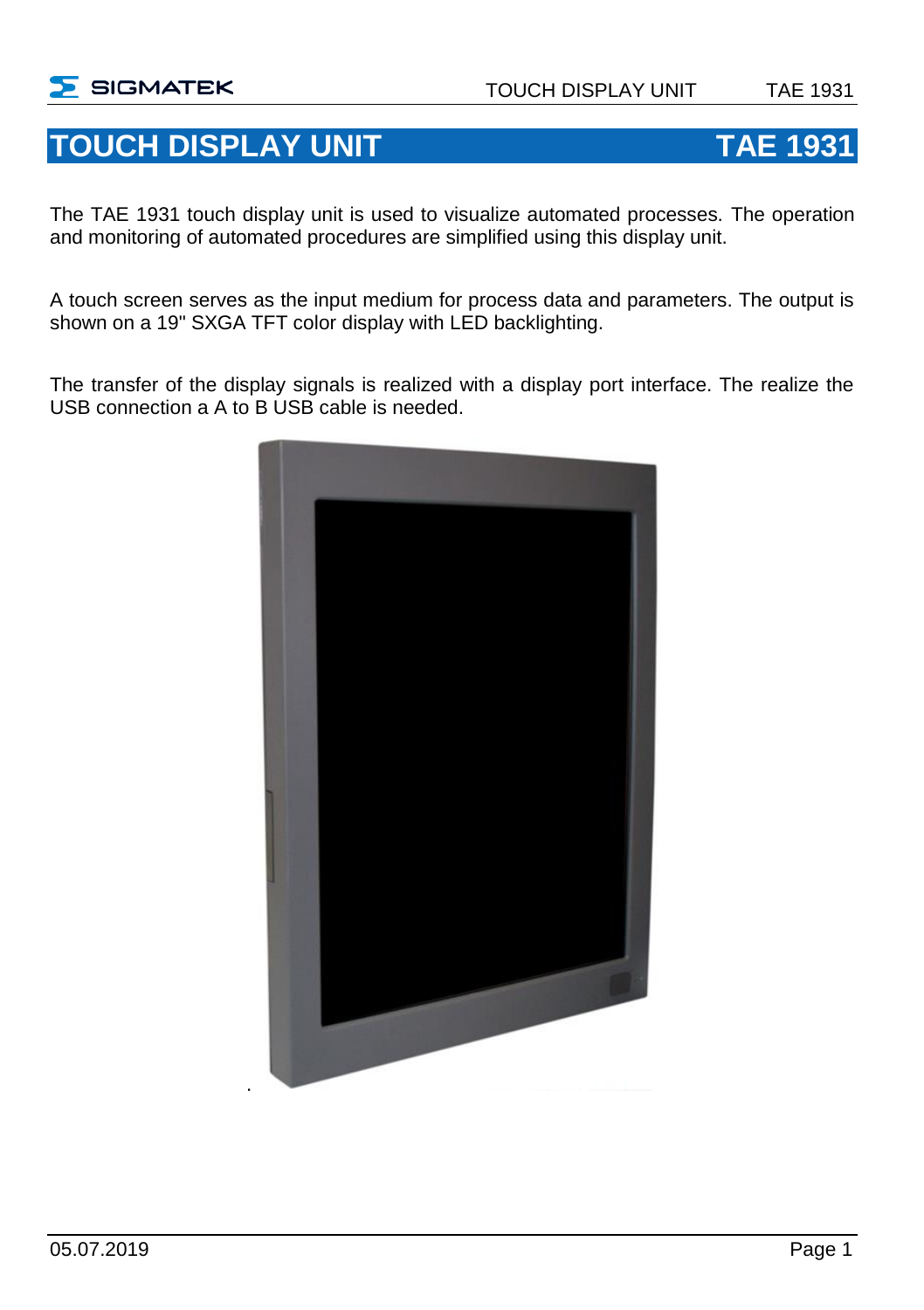

#### **Contents**

| 1              |     |  |  |
|----------------|-----|--|--|
|                | 1.1 |  |  |
|                | 1.2 |  |  |
|                | 1.3 |  |  |
|                | 1.4 |  |  |
|                | 1.5 |  |  |
|                | 1.6 |  |  |
|                | 1.7 |  |  |
| $\overline{2}$ |     |  |  |
| 3              |     |  |  |
|                | 3.1 |  |  |
|                | 3.2 |  |  |
| 4              |     |  |  |
|                | 4.1 |  |  |
|                | 4.2 |  |  |
| 5              |     |  |  |
| 6              |     |  |  |
|                | 6.1 |  |  |
|                | 6.2 |  |  |
| $\overline{7}$ |     |  |  |
|                |     |  |  |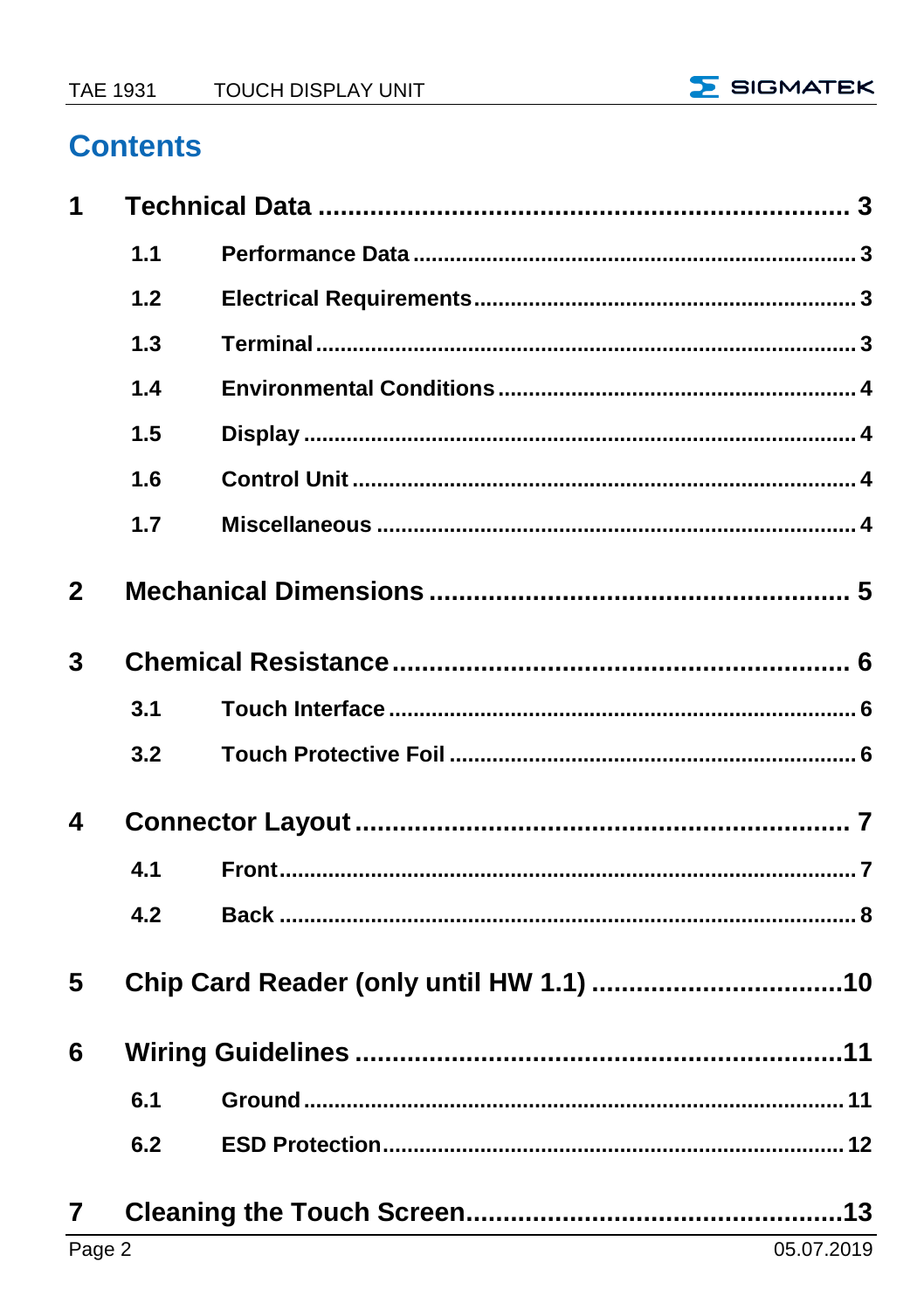#### <span id="page-4-0"></span>**1 Technical Data**

#### <span id="page-4-1"></span>**1.1 Performance Data**

| Interfaces                     | 1x display port IN (maximum cable length: 20 m)   |  |
|--------------------------------|---------------------------------------------------|--|
|                                | 1x USB 2.0 Type B IN (maximum cable length: 5 m)  |  |
|                                | 2x USB2.0 Type A                                  |  |
|                                | Only until HW 1.1: 1x chip card reader (optional) |  |
| Internal interface connections | 1x TFT color display                              |  |
| and devices                    | 1x touch                                          |  |
| Control panel                  | Touch-Screen (resistive)                          |  |
| Display                        | 19" TFT color display                             |  |
|                                | SXGA, 1280 x 1024 Pixel LED backlight             |  |
| LEDs                           | Status display                                    |  |

#### <span id="page-4-2"></span>**1.2 Electrical Requirements**

| Supply voltage                                         | minimum $+18$ V DC | $maximum +30 VDC$         |
|--------------------------------------------------------|--------------------|---------------------------|
| 1.3 A to 24 V<br>Current consumption<br>Supply voltage |                    |                           |
| Inrush current                                         |                    | maximum 28 A for $<$ 1 ms |

#### <span id="page-4-3"></span>**1.3 Terminal**

| Dimensions                    | 462 x 360 x 57 mm (H x W x D) |
|-------------------------------|-------------------------------|
| Weight incl. mounting bracket | typically 7 kg                |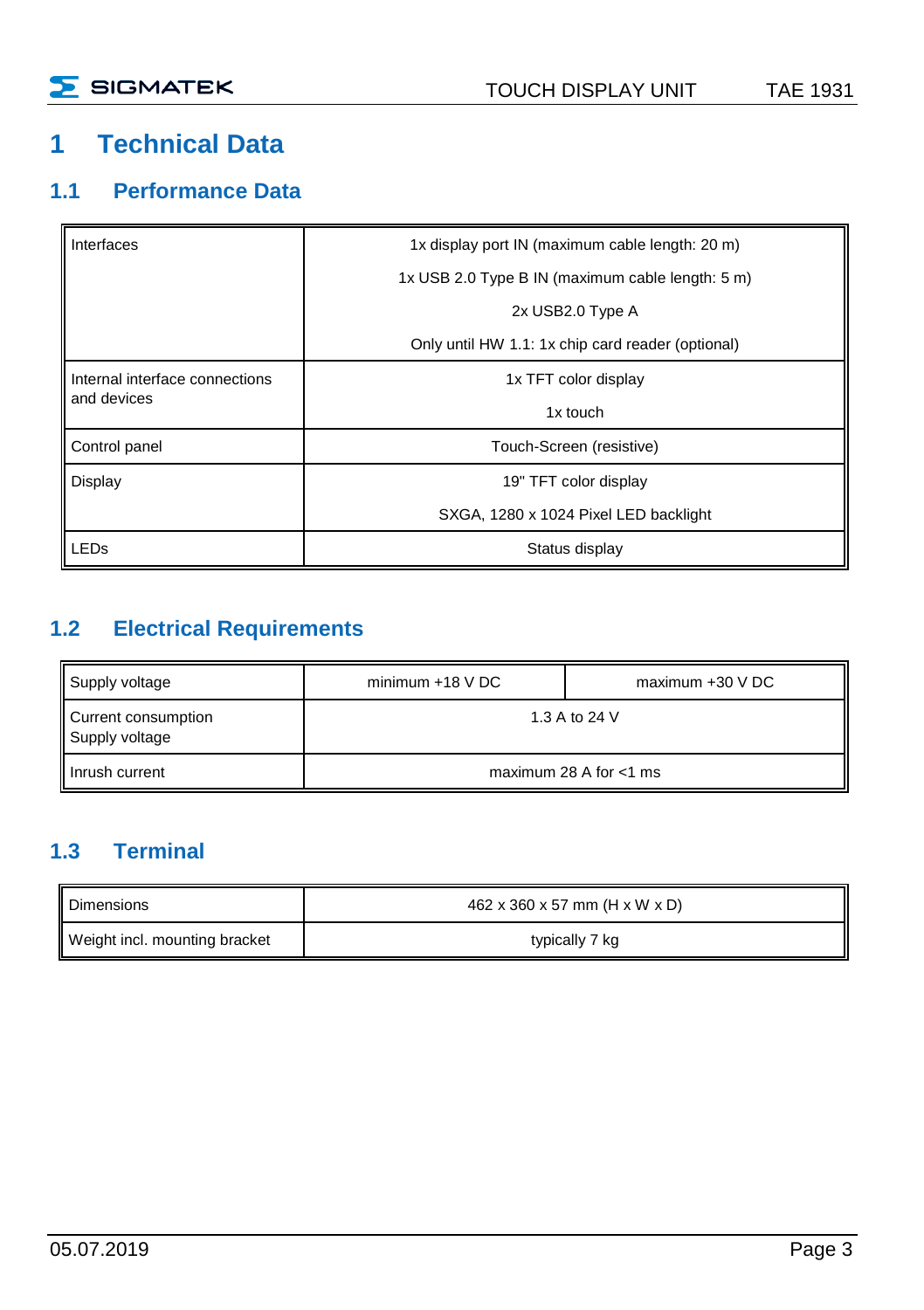

#### <span id="page-5-0"></span>**1.4 Environmental Conditions**

| Storage temperature    | $-20$ $+60$ °C                                                                 |                                                                |
|------------------------|--------------------------------------------------------------------------------|----------------------------------------------------------------|
| Operating temperature  | $0+50$ °C                                                                      |                                                                |
| Humidity               | 10-90 %, non-condensing                                                        |                                                                |
| <b>EMC</b> tolerance   | EN 61000-6-2 (industrial area): EMV resistance<br>EN 61000-6-4: noise emission |                                                                |
| Vibration resistance   | EN 60068-2-6                                                                   | 2-9 Hz: amplitude 3.5 mm<br>9-200 Hz: 1 g $(10 \text{ m/s}^2)$ |
| Shock resistance       | EN 60068-2-27                                                                  | 15 g (150 m/s <sup>2</sup> ),<br>duration 11 ms, 18 Shocks     |
| <b>Protection Type</b> | EN 60529:<br>protected through the housing                                     | front: IP54<br>cover: IP20                                     |

#### <span id="page-5-1"></span>**1.5 Display**

| Type         | 19" TFT color display                                                                                                    |
|--------------|--------------------------------------------------------------------------------------------------------------------------|
| Resolution   | SXGA, 1280 x 1024 pixels                                                                                                 |
| Backlighting | LED backlight                                                                                                            |
| Life span    | after 50,000 hours at an ambient temperature of 25 $^{\circ}$ C, the brightness<br>reduces to 50% of the original power. |

#### <span id="page-5-2"></span>**1.6 Control Unit**

| Touch panel    | analog resistive glass touch panel |
|----------------|------------------------------------|
| Active surface | 376.3 x 301.1 mm                   |

#### <span id="page-5-3"></span>**1.7 Miscellaneous**

| Article number   | 12-200-1931 |
|------------------|-------------|
| Hardware version | 1.x/2.x     |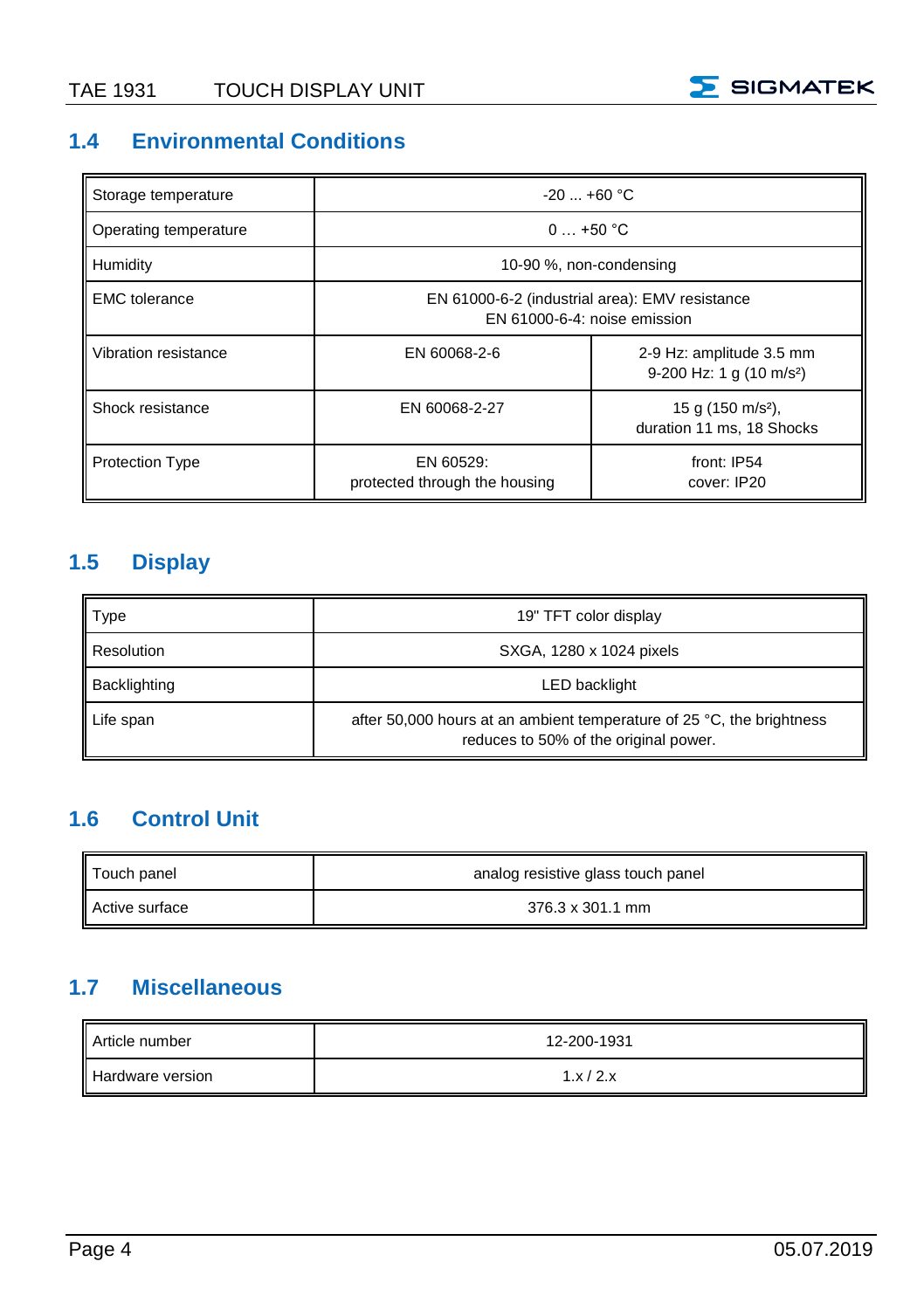

#### <span id="page-6-0"></span>**2 Mechanical Dimensions**

#### **In mm**

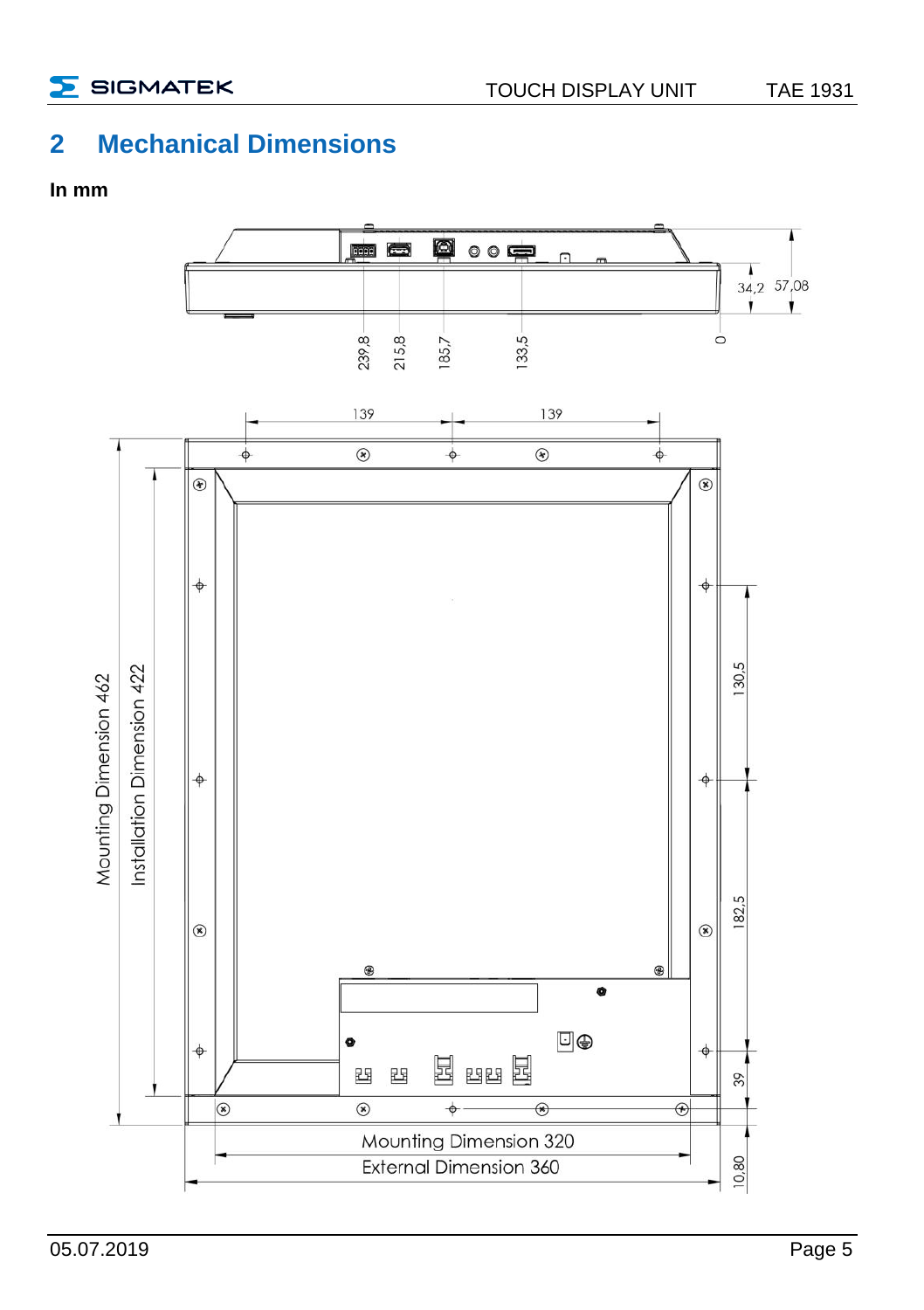

#### <span id="page-7-0"></span>**3 Chemical Resistance**

#### <span id="page-7-1"></span>**3.1 Touch Interface**

| <b>Solution</b>        | <b>Visual Effect</b> |
|------------------------|----------------------|
| Coal tar oil / toluene | None                 |
| Trichloroethylene      | None                 |
| Acetone                | None                 |
| Alcohol                | None                 |
| Benzine                | None                 |
| Machine oil            | None                 |
| Ammonia                | None                 |
| Glass cleaner          | None                 |
| Mayonnaise             | None                 |
| Ketchup                | None                 |
| Wine                   | None                 |
| Salad oil              | None                 |
| Vinegar                | None                 |

#### <span id="page-7-2"></span>**3.2 Touch Protective Foil**

To extend the lifespan of the touch screen as must as possible, a protective foil is places of the touch field.

The foil adds the following properties.

- High chemical stability
- Hard surface
- Splitter protection
- Easy to clean
- Matt anti-reflective surface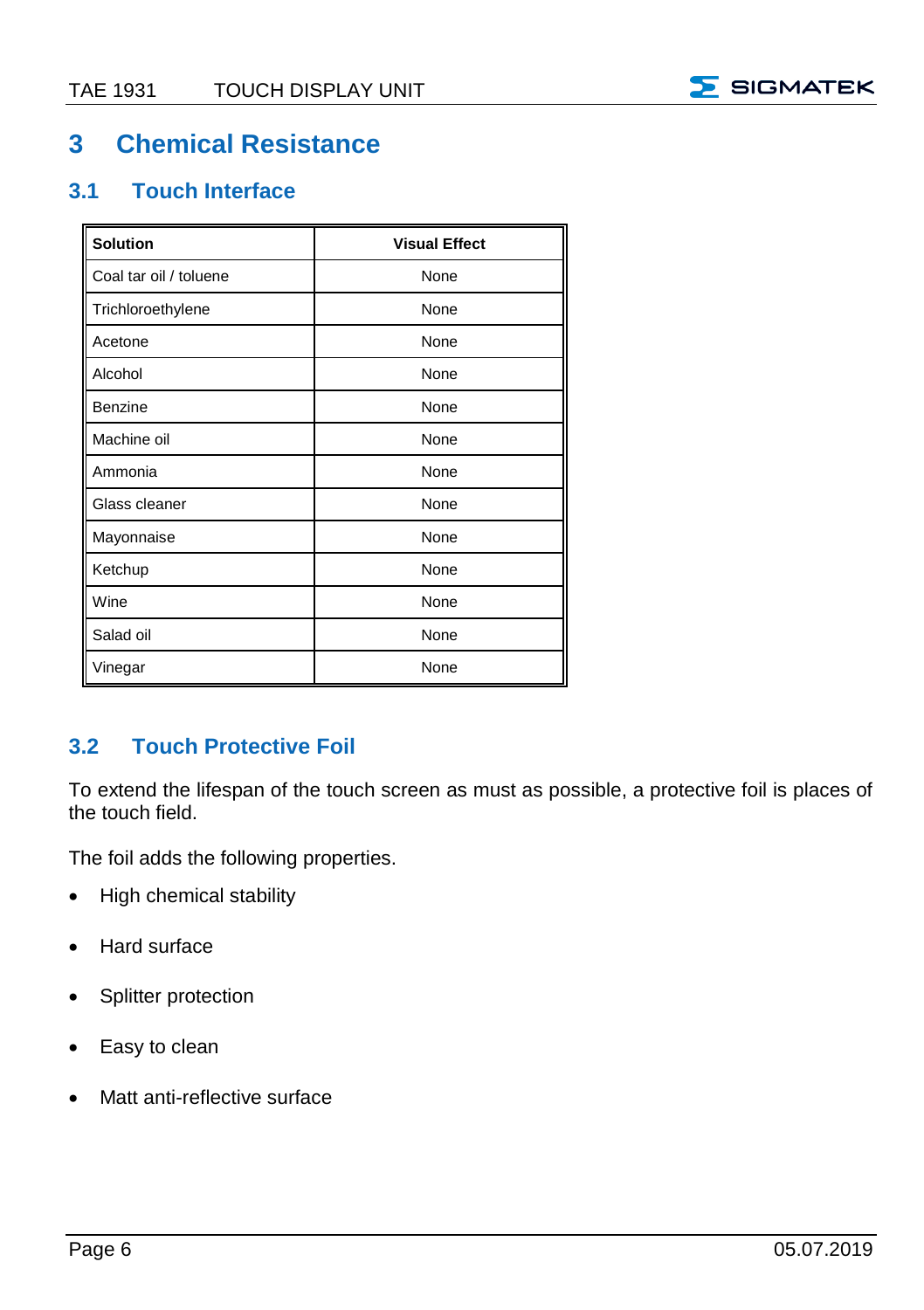#### <span id="page-8-0"></span>**4 Connector Layout**

#### <span id="page-8-1"></span>**4.1 Front**



#### **X7: USB 2.0 (Type A)**

|                        | Pin | <b>Function</b>         |
|------------------------|-----|-------------------------|
| <b>THE R. P. LEWIS</b> |     | $+5V$                   |
|                        |     | D <sub>0</sub> -<br>___ |
|                        |     | $D0+$                   |
|                        |     | GND                     |
|                        |     |                         |

#### **Status Displays**

ı

| <b>LED Status</b> | <b>Definition</b>                      |
|-------------------|----------------------------------------|
| Green LED blinks  | Connection established during power up |
| LED lights green  | Connection established                 |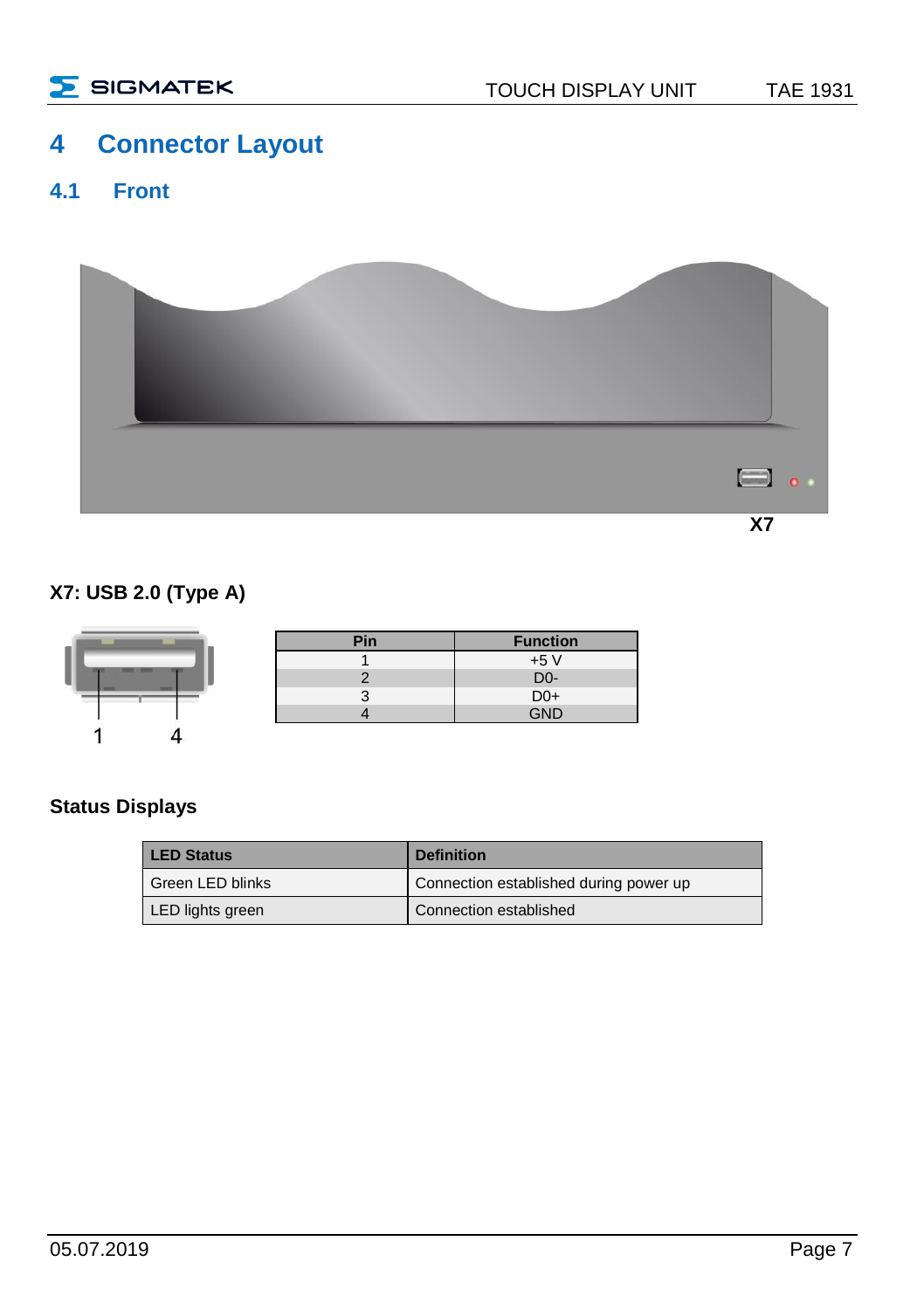

#### <span id="page-9-0"></span>**4.2 Back**



#### **X1: Power Supply**

| Pin | <b>Function</b> |
|-----|-----------------|
|     | +24 V supply    |
|     | +24 V supply    |
|     | <b>GND</b>      |
|     | GND             |
|     |                 |



#### **X2: USB 2.0 (Type A)**

| ٠ | ٠ |  |
|---|---|--|
|   |   |  |

| Pin | <b>Function</b>  |
|-----|------------------|
|     | $+5V$            |
|     | D <sub>0</sub> - |
|     | $D0+$            |
|     | GND              |

#### **X3: USB 2.0 (Type B)**



| Pin            | <b>Function</b> |
|----------------|-----------------|
|                | DA+             |
| $\overline{2}$ | DA-             |
| 3              | DB+             |
|                | $DC+$           |
| 5              | DC-             |
| 6              | $DB-$           |
|                | DD+             |
|                | DD-             |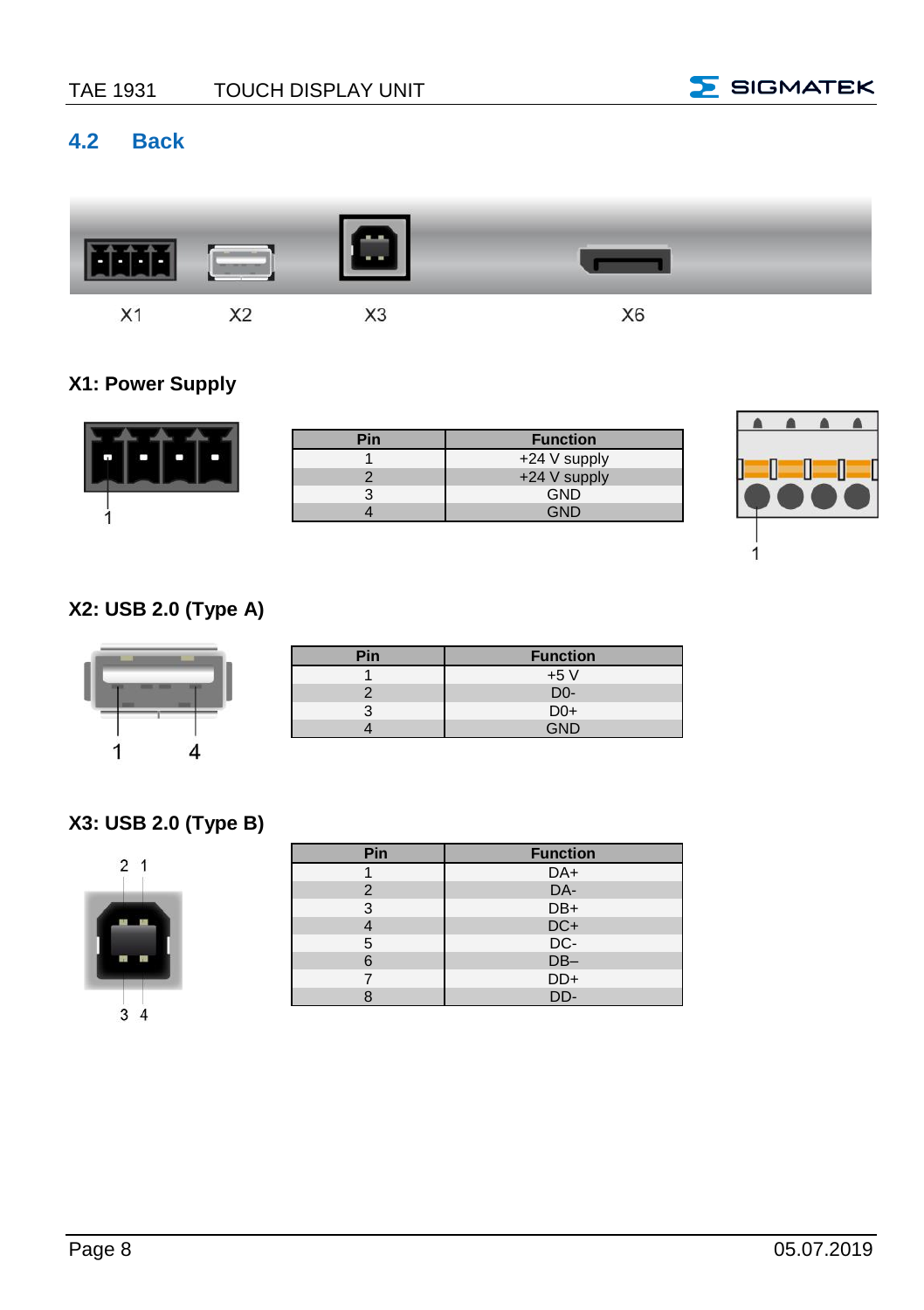

#### **X6: Display port IN**



| Pin            | <b>Function</b> |
|----------------|-----------------|
| 1              | Lane $3(n)$     |
| $\overline{2}$ | <b>GND</b>      |
| 3              | Lane $3(p)$     |
| $\overline{4}$ | Lane $2(n)$     |
| 5              | <b>GND</b>      |
| 6              | Lane $2(p)$     |
| 7              | Lane $1(n)$     |
| 8              | <b>GND</b>      |
| 9              | Lane $1(p)$     |
| 10             | Lane $0(n)$     |
| 11             | <b>GND</b>      |
| 12             | Lane $0(p)$     |
| 13             | Config1         |
| 14             | Config2         |
| 15             | AUX CH (p)      |
| 16             | <b>GND</b>      |
| 17             | AUX CH (n)      |
| 18             | Hot Plug        |
| 19             | Return          |
| 20             | n.c.            |

 $n.c. =$  do not use

**The complete C-DIAS CKL 072 connector set with spring terminals is available from SIGMATEK under the article number 12-600-072.**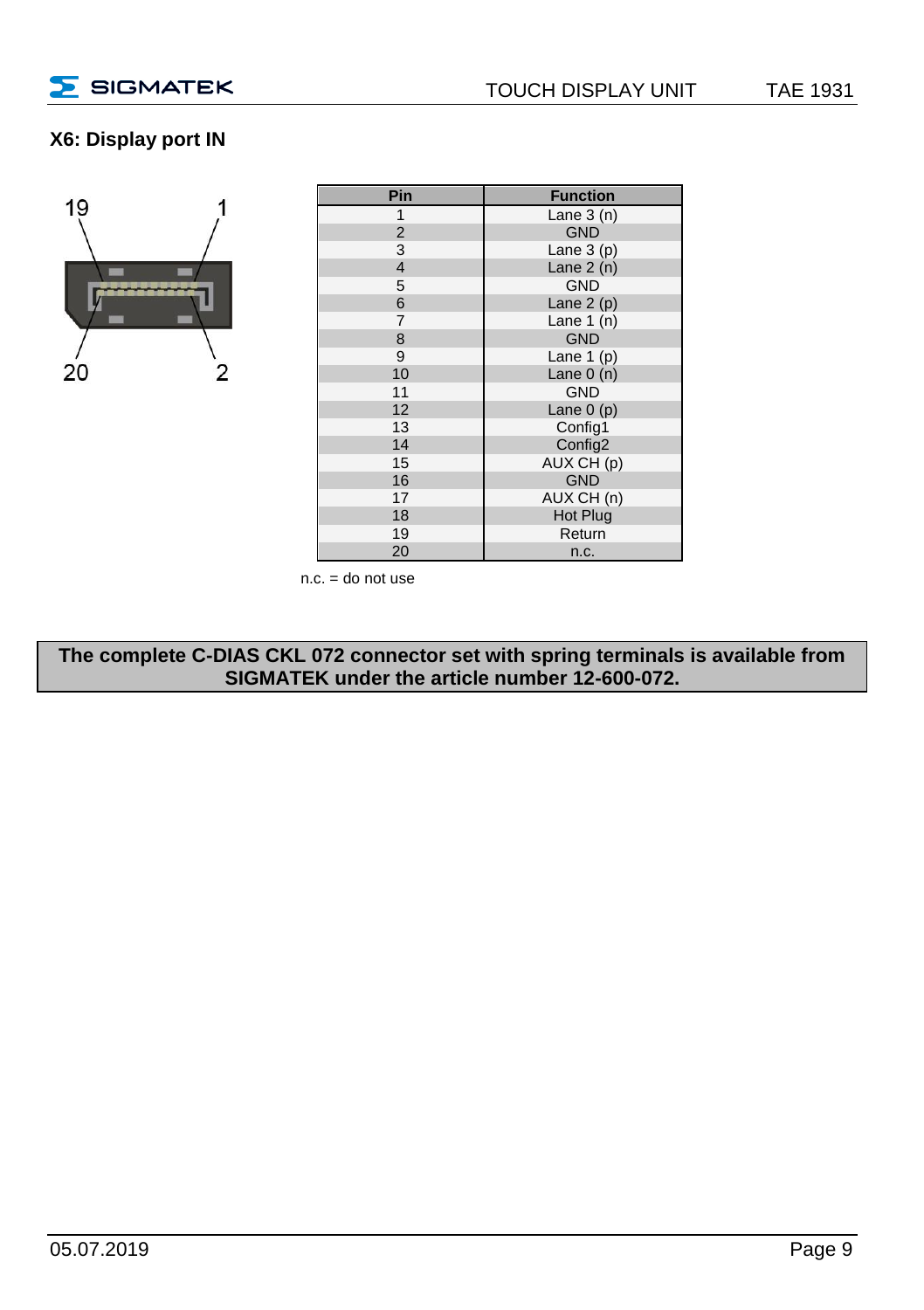

#### <span id="page-11-0"></span>**5 Chip Card Reader (only until HW 1.1)**

A chip card reader can be added as shown below. The order number of the chip card reader is: 12-235-011.



**Caution: The chip card reader can only be mounted as shown in the photo above!**

**Attention: Le lecteur de carte à puce peut être monté uniquement comme le montre la photo cidessus!**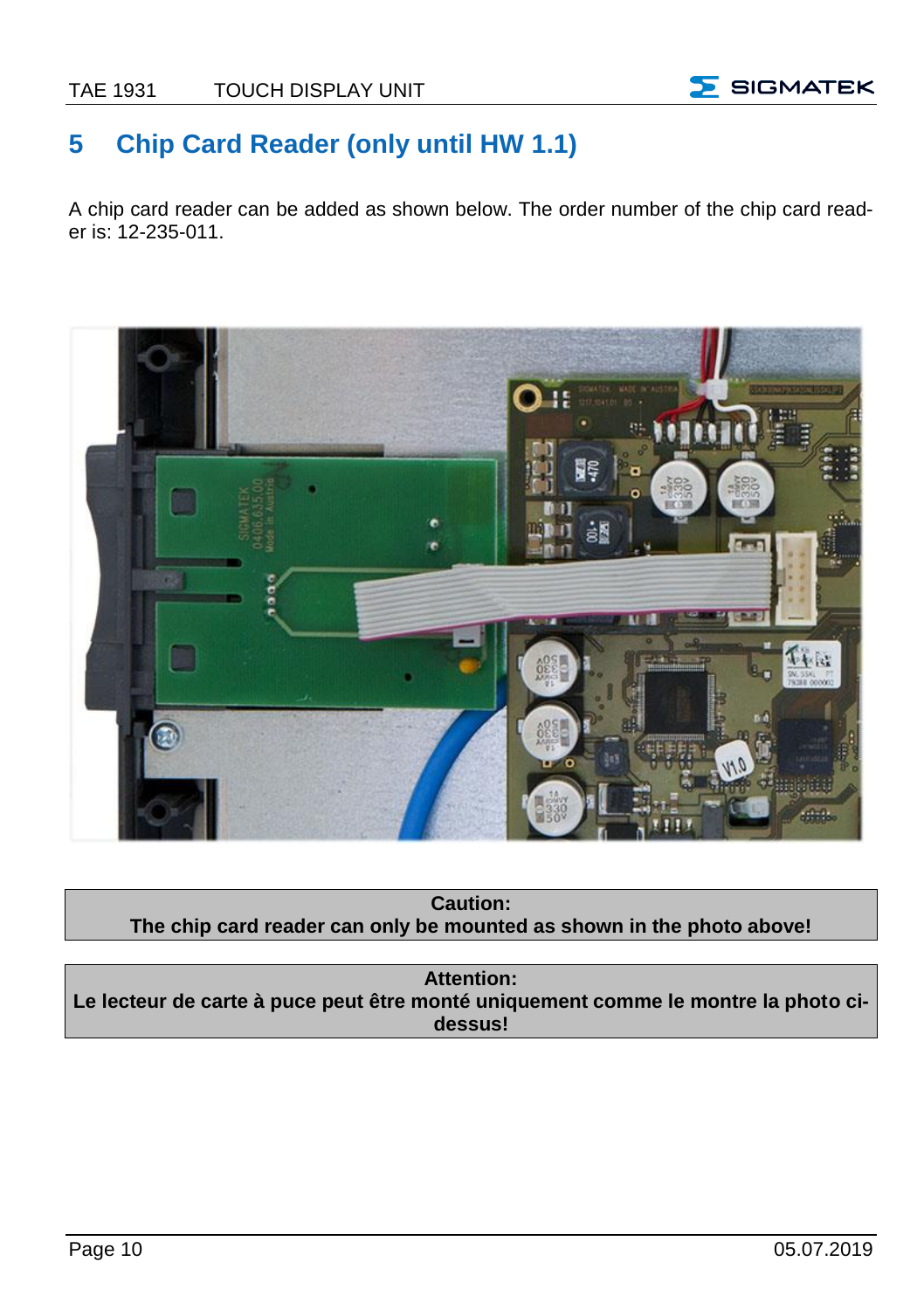#### <span id="page-12-0"></span>**6 Wiring Guidelines**

#### <span id="page-12-1"></span>**6.1 Ground**

The terminal must be connected to ground through the assembly on the control cabinet or over the connection provided. It is important to create a low-ohm ground connection, only then can error-free operation be guaranteed. The ground connection should have a maximum cross section and the largest (electrical) surface possible.

Any noise signals that reach the terminal over external cables must be filtered through the ground connection. High frequency noise can also be dissipated with a large electrical surface (skin effect).

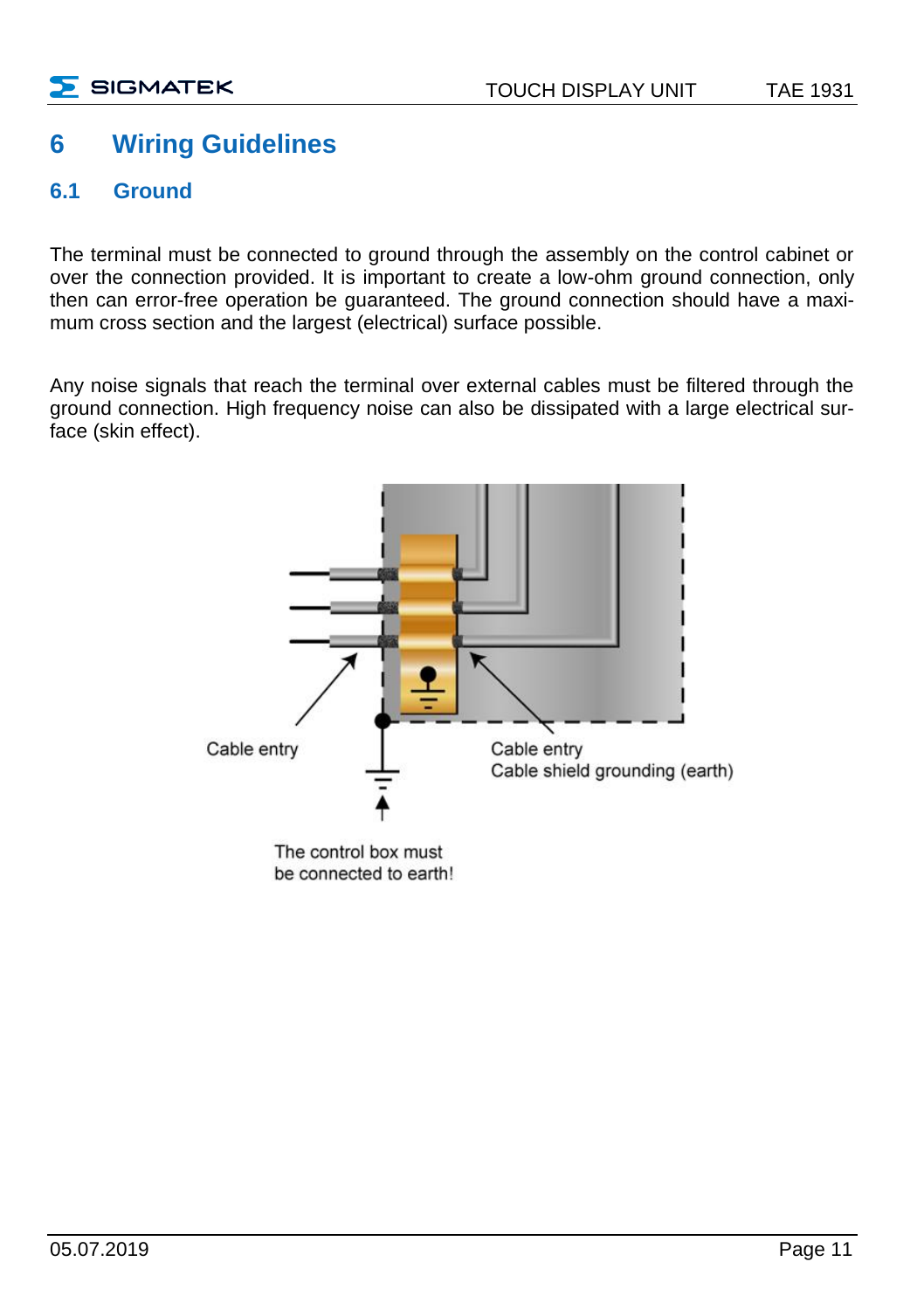

#### <span id="page-13-0"></span>**6.2 ESD Protection**

Typically, USB devices (keyboard, mouse) are not equipped with shielded cables. These devices are disrupted by ESD and in some instances, no longer function.

Before any device is connected to, or disconnected from the terminal, the potential should be equalized (by touching the control cabinet or ground terminal). Electrostatic loads (through clothing and shoes) can thereby be dissipated.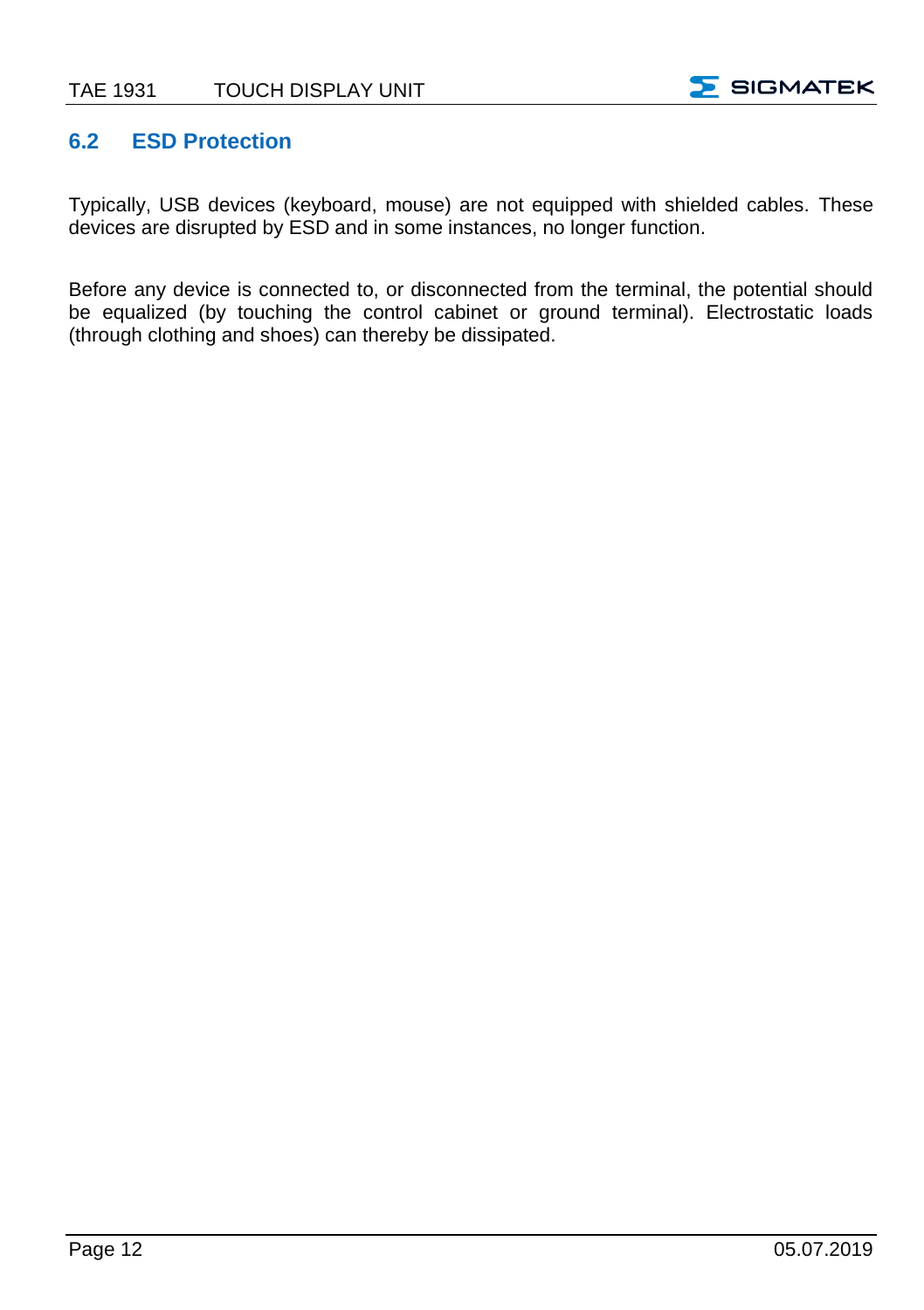#### <span id="page-14-0"></span>**7 Cleaning the Touch Screen**

#### **CAUTION!**

#### **Before cleaning the touch screen, the terminal must first be turned off to avoid unintentionally triggering functions or commands!**

#### **ATTENTION!**

#### **Avant de nettoyer l'écran tactile, le terminal doit d'abord être éteint afin d'éviter un déclanchement involontaire des commandes!**

The terminal's touch screen can only be cleaned with a soft, damp cloth. A screen cleaning solution such as an anti-static foam, water with a mild detergent or alcohol should be used to dampen the cloth. The cleaning solution should be sprayed onto the cloth and not directly onto the terminal. The cleaning solution should not be allowed to reach the terminal electronics, for example, through the ventilation slots.

No erosive cleaning solutions, chemicals, abrasive cleansers or hard objects that can scratch or damage the touch screen may be used.

If the terminal comes into contact with toxic or erosive chemicals, carefully clean the terminal immediately to prevent corrosion!

#### **To ensure the optimal function of the terminal, the touch screen should be cleaned at regular intervals!**

**To extend the lifespan of the touch screen as much as possible, using the fingers to operate the terminal is recommended.**

#### **Pour garantir le fonctionnement optimal du terminal, le terminal doit être nettoyé régulièrement!**

#### **Pour prolonger la durée de vie de l'écran tactile on recommande d'utiliser les doigts pour l'opérer.**